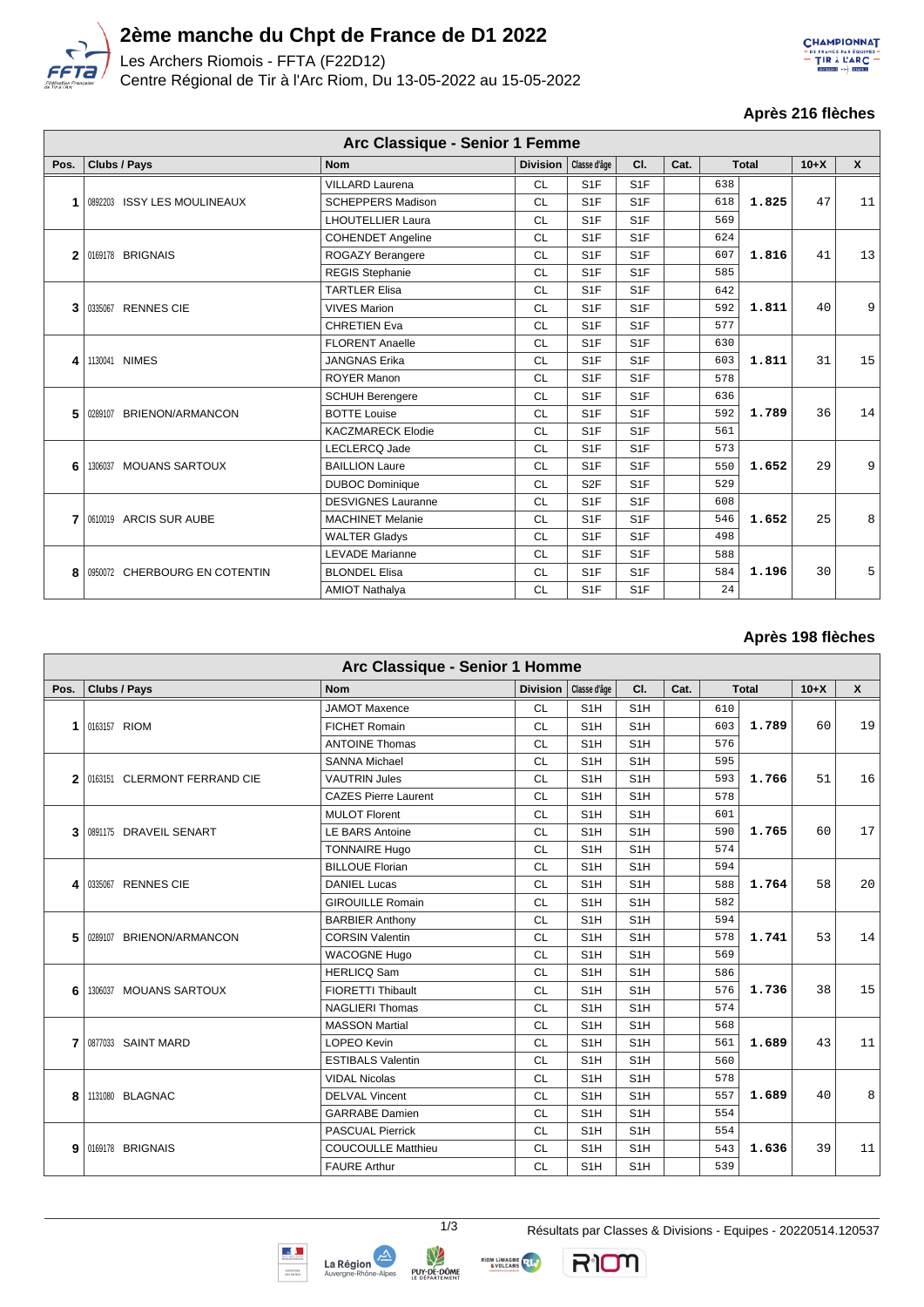

# **2ème manche du Chpt de France de D1 2022**

Les Archers Riomois - FFTA (F22D12) Centre Régional de Tir à l'Arc Riom, Du 13-05-2022 au 15-05-2022



#### **Après 198 flèches**

| Arc Classique - Senior 1 Homme |                                        |                        |           |                         |                  |      |     |              |          | suite |
|--------------------------------|----------------------------------------|------------------------|-----------|-------------------------|------------------|------|-----|--------------|----------|-------|
| Pos.                           | Clubs / Pays                           | <b>Nom</b>             |           | Division   Classe d'âge | CI.              | Cat. |     | <b>Total</b> | $10 + X$ |       |
|                                | $10$   0760224<br>NANTEUIL LE HAUDOUIN | <b>GOSSET Valentin</b> | CL        | S <sub>1</sub> H        | S <sub>1</sub> H |      | 595 | 1.595        |          |       |
|                                |                                        | <b>THIRION Lou</b>     | <b>CL</b> | S <sub>1</sub> H        | S <sub>1</sub> H |      | 560 |              | 39       | 19    |
|                                |                                        | MASSOUF William        | CL        | S <sub>1</sub> H        | S <sub>1</sub> H |      | 440 |              |          |       |

## **Après 216 flèches**

|      | Arc Classique - Senior 2 Femme |                        |                 |                 |                  |      |     |              |    |                    |  |
|------|--------------------------------|------------------------|-----------------|-----------------|------------------|------|-----|--------------|----|--------------------|--|
| Pos. | Clubs / Pays                   | <b>Nom</b>             | <b>Division</b> | Classe d'âge    | CI.              | Cat. |     | <b>Total</b> |    | $\mathbf{\Lambda}$ |  |
|      | 0893229 BONDY AS               | l DELFAU Laure         | <b>CL</b>       | S <sub>2F</sub> | S <sub>2</sub> F |      | 557 | 1.610        | 18 | 4                  |  |
|      |                                | <b>LACOUME Marlene</b> | <b>CL</b>       | S <sub>2F</sub> | S <sub>2</sub> F |      | 545 |              |    |                    |  |
|      |                                | JEOFFRET Carole        | <b>CL</b>       | S <sub>2F</sub> | S <sub>2F</sub>  |      | 508 |              |    |                    |  |

## **Après 198 flèches**

|      | <b>Arc Poulies - Senior 1 Femme</b> |                           |                 |                  |                  |      |     |              |        |              |  |  |
|------|-------------------------------------|---------------------------|-----------------|------------------|------------------|------|-----|--------------|--------|--------------|--|--|
| Pos. | <b>Clubs / Pays</b>                 | <b>Nom</b>                | <b>Division</b> | Classe d'âge     | CI.              | Cat. |     | <b>Total</b> | $10+X$ | $\mathbf{x}$ |  |  |
|      |                                     | <b>CHANOINE Elise</b>     | CO              | S <sub>1</sub> F | S <sub>1</sub> F |      | 618 |              |        |              |  |  |
|      | <b>RENNES CIE</b><br>0335067        | <b>LOUVEL Melodie</b>     | CO              | S <sub>1</sub> F | S <sub>1</sub> F |      | 614 | 1.840        | 80     | 27           |  |  |
|      |                                     | <b>SALMON Emeline</b>     | CO              | S <sub>1</sub> F | S <sub>1</sub> F |      | 608 |              |        |              |  |  |
|      | 0976116 MONT ST AIGNAN              | <b>RENAUDIN Tiphaine</b>  | CO              | S <sub>1</sub> F | S <sub>1</sub> F |      | 624 |              |        |              |  |  |
|      |                                     | <b>FRAIGNEAU Clemence</b> | CO              | S <sub>1</sub> F | S <sub>1</sub> F |      | 608 | 1.807        | 75     | 24           |  |  |
|      |                                     | <b>DECUUPERE Helene</b>   | CO              | S <sub>1</sub> F | S <sub>1</sub> F |      | 575 |              |        |              |  |  |
|      |                                     | <b>BURNET Lucie</b>       | CO              | S <sub>1</sub> F | S <sub>1</sub> F |      | 616 |              |        |              |  |  |
|      | 0893225 NEUILLY SUR MARNE           | CHESSE Joanna             | CO              | S <sub>1</sub> F | S <sub>1</sub> F |      | 606 | 1.805        | 75     | 22           |  |  |
|      |                                     | <b>ARTIGAU Marine</b>     | CO              | S <sub>1</sub> F | S <sub>1</sub> F |      | 583 |              |        |              |  |  |
|      | 0891175 DRAVEIL SENART              | <b>MONTAGNE Elodie</b>    | CO              | S <sub>1</sub> F | S <sub>1</sub> F |      | 611 |              |        |              |  |  |
| 4    |                                     | DE MATOS Laure            | CO              | S <sub>1</sub> F | S <sub>1</sub> F |      | 601 | 1.804        | 71     | 23           |  |  |
|      |                                     | <b>TREMBLAYES Anais</b>   | CO              | S <sub>1</sub> F | S <sub>1</sub> F |      | 592 |              |        |              |  |  |

## **Après 216 flèches**

|      | <b>Arc Poulies - Senior 1 Homme</b> |                          |                 |                  |                  |      |              |       |        |              |  |  |  |
|------|-------------------------------------|--------------------------|-----------------|------------------|------------------|------|--------------|-------|--------|--------------|--|--|--|
| Pos. | <b>Clubs / Pays</b>                 | <b>Nom</b>               | <b>Division</b> | Classe d'âge     | CI.              | Cat. | <b>Total</b> |       | $10+X$ | $\mathbf{x}$ |  |  |  |
|      |                                     | <b>DELOBELLE Fabien</b>  | CO              | S <sub>1</sub> H | S <sub>1</sub> H |      | 704          |       |        |              |  |  |  |
|      | 0892193 RUEIL MALMAISON STAR        | DAULEU Ludovic           | CO.             | S <sub>1</sub> H | S <sub>1</sub> H |      | 698          | 2.100 | 159    | 63           |  |  |  |
|      |                                     | <b>ALOUANI Neil</b>      | CO              | S <sub>1</sub> H | S <sub>1</sub> H |      | 698          |       |        |              |  |  |  |
|      |                                     | <b>DUPUIS Anthony</b>    | CO              | S <sub>1</sub> H | S <sub>1</sub> H |      | 701          |       |        |              |  |  |  |
|      | <b>RENNES CIE</b><br>0335067        | LEFEUVRE Camille         | <b>CO</b>       | S <sub>1</sub> H | S <sub>1</sub> H |      | 696          | 2.090 | 151    | 69           |  |  |  |
|      |                                     | <b>JULIEN Simon</b>      | <b>CO</b>       | S <sub>1</sub> H | S <sub>1</sub> H |      | 693          |       |        |              |  |  |  |
|      | 1016003 RUELLE                      | <b>GARDEUR Antonin</b>   | <b>CO</b>       | S <sub>1</sub> H | S <sub>1</sub> H |      | 699          |       |        |              |  |  |  |
| 3    |                                     | <b>SAUNIER Francois</b>  | CO              | S <sub>1</sub> H | S <sub>1</sub> H |      | 698          | 2.084 | 142    | 66           |  |  |  |
|      |                                     | <b>CHAUVEAU Baptiste</b> | CO              | S <sub>1</sub> H | S <sub>1</sub> H |      | 687          |       |        |              |  |  |  |
|      |                                     | <b>GIRARD Nicolas</b>    | CO              | S <sub>1</sub> H | S <sub>1</sub> H |      | 706          |       |        |              |  |  |  |
| 4    | 1313090 ST MARTIN DE CRAU           | <b>PARPILLON Julien</b>  | CO              | S <sub>1</sub> H | S <sub>1</sub> H |      | 686          | 2.068 | 132    | 40           |  |  |  |
|      |                                     | <b>LORTHIOIR Yann</b>    | <b>CO</b>       | S <sub>1</sub> H | S <sub>1</sub> H |      | 676          |       |        |              |  |  |  |
|      | 0221014 DIJON                       | <b>JEAMBRUN Andeol</b>   | CO              | S <sub>1</sub> H | S <sub>1</sub> H |      | 682          |       |        |              |  |  |  |
| 5    |                                     | <b>ARROUGE Yoann</b>     | <b>CO</b>       | S <sub>1</sub> H | S <sub>1</sub> H |      | 681          | 2.042 | 116    | 39           |  |  |  |
|      |                                     | <b>DUFOUR Camille</b>    | CO              | S <sub>1</sub> H | S <sub>1</sub> H |      | 679          |       |        |              |  |  |  |